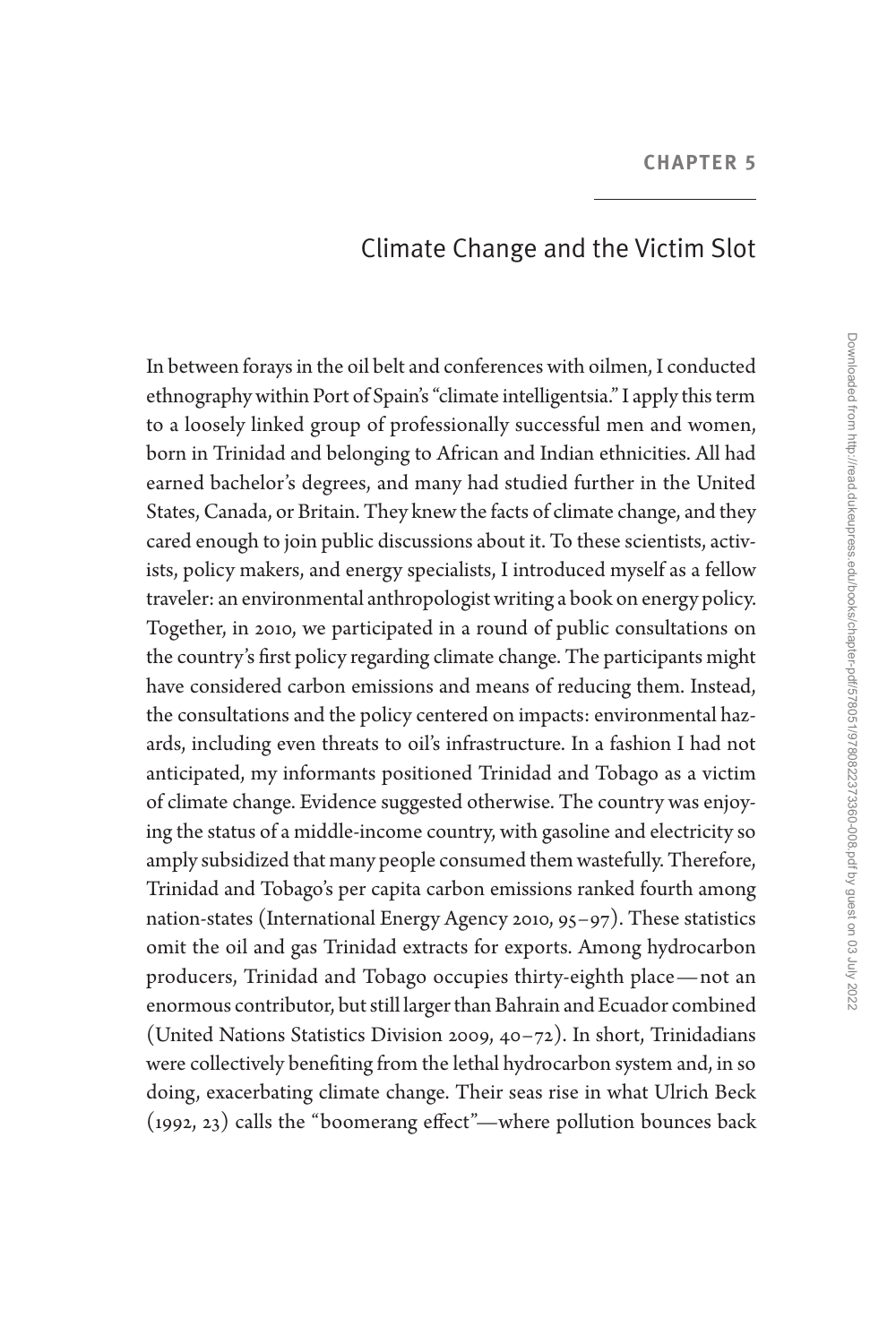onto the polluter. With these informants, my conversations sometimes bordered on arguments, as instructive as they were contentious. No one broke off contact, and all seemed to consider our debate one worth having. I kept probing for an answer to the question: how and why did the climate intelligentsia frame the country as unequivocally innocent? Innocence, after all, amounts to a license to pollute.

Blame often travels in the simplest form possible—or so cultural expressions would suggest. Inhabitants of the Torres Straits, for instance, are "sinking without a trace [as] Australia's climate change victims" ("Sinking without a Trace" 2008). Victim serves as an absolute category of people both vulnerable to and innocent of the given crime. It was not always so: psychology of the 1950s and 1960s diagnosed individuals as enabling cruelty (Fassin 2009, 122). Some still blame attractive women for rape. Experts on climate change have never dabbled in this kind of ambiguity. In any case, they would have a hard time blaming the isles of the Straits: their carbon emissions barely surpass zero. But the category of victimhood has expanded well beyond the shores of this and other subsistence-level archipelagos. In the media, fully industrialized societies—ranging from China to Bahrain to Louisiana—represent themselves as victims. Hurricane Sandy swept through the energy-intensive suburbs of my state, New Jersey, leaving millions of victims but no one willing publicly to accept partial responsibility. Under new climates, hardship redeems in an almost Christian fashion. It renders or maintains the polluter's conscience pure. In this widely distributed form, I argue, victimhood increasingly constitutes a slot. Michel-Rolph Trouillot (1991) defines this term as an enduring category of thought and enquiry, one that canalizes and disciplines scholarly work. Renaissance Europe created the "savage slot," he writes, and anthropologists still explain the Other within its confines. Tania Li (2000) uses "slot" slightly differently: as a durable political tool that marks and separates "tribal" people from populations nearby and straddling the boundary. The victim slot exhibits all these features. It draws strength from archaic geographies and cleaves social groups radically and irreversibly from close comparators. Under climate change, emitters of carbon dioxide—even high emitters—have deliberately occupied or accidentally fallen into this compartment. Like the savage slot or the tribal slot, the victim slot artificially clarifies an inherently murky moral situation. It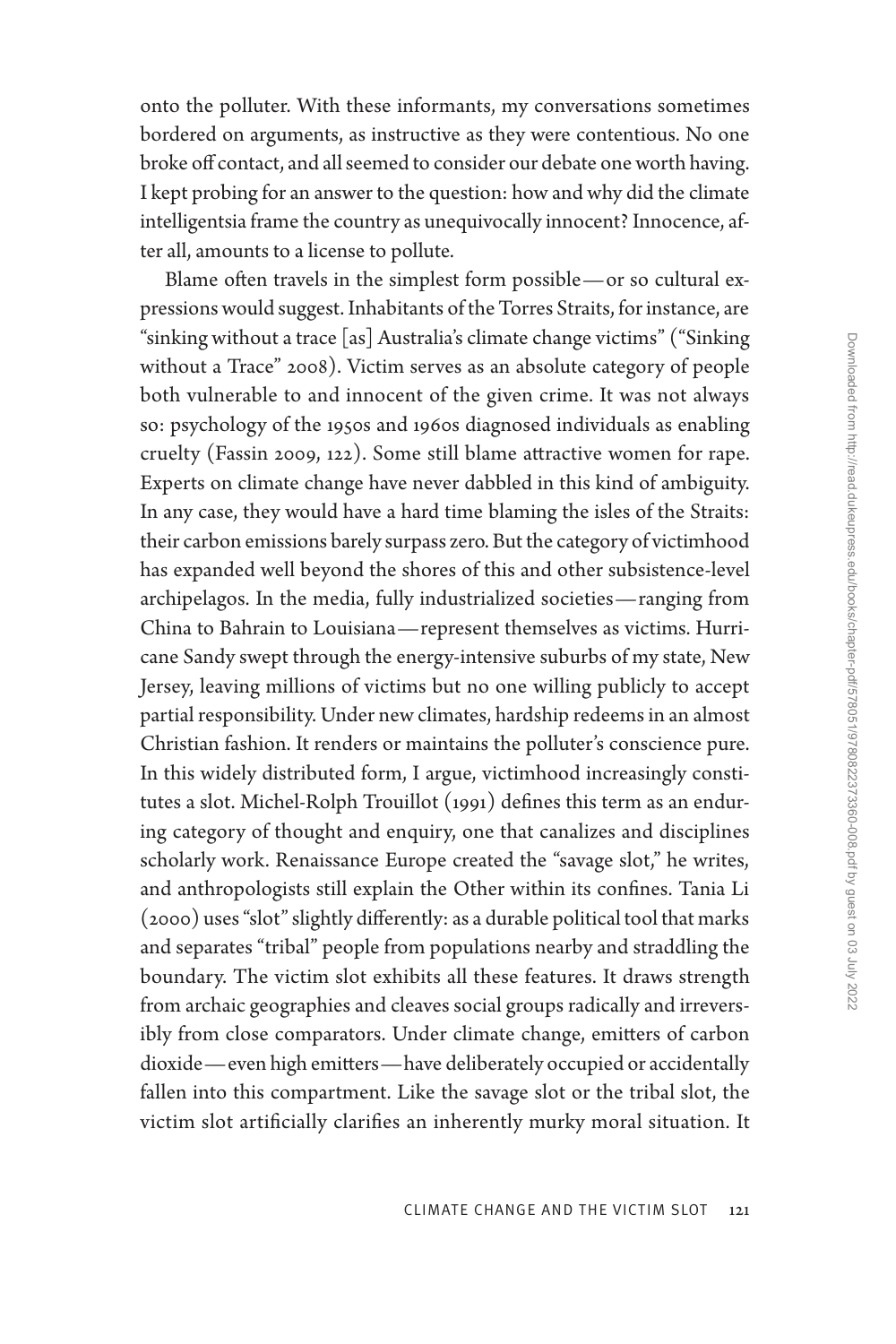whitewashes—as innocent—societies, firms, and industrial sectors otherwise clearly complicit with carbon emissions and climate change. To the extent that the slot persuades us, it allows good people to do bad things to the biosphere. In short, the victim slot disguises complicity and displaces conscience.

In the context of climate change, innocence refers to geography as much as morality. Consider the movement for international climate justice. Using cardinal points as a shorthand, activists are pursuing a claim of the Global South against the Global North. In the course of industrializing, the North has polluted the biosphere, to the detriment of everyone but particularly to the detriment of the resource-dependent societies of the South (Davis 2010, 37; Robert and Parks 2007). In essence, Africa, Asia, the Pacific islands, and Latin America are suffering from a problem not of their own making, and they deserve various forms of compensation. This argument gives specific weight to geography and only general weight to actions. As all parties acknowledge, the North did not initially embark on this energy-intensive development pathway knowing or intending the harm. The South might well have taken the same route if it had access to equivalent finance and resources. In fact, China's rapidly expanding carbon footprint suggests an almost irresistible attraction to coal and crude. Activism centered on cardinal points then blames people as much for accidents of temperate-zone birth as for deliberate actions. The same logic exonerates residents of the tropics—people in the right place at the right time. Of course, more fine-grained analyses do break apart the reductive binary of North and South. Shoibal Chakravarty and his coauthors refer to one billion "high emitting individuals who are present in all countries" (2010, 11884). In an era of widespread neoliberalism, one might expect this citizen-centered analysis to take hold. It "responsibilizes" the consumer for his or her own choices (Goldstein 2005, 39). Yet international negotiations and policies continue to denote entire countries or societies as high or low emitting. The victim slot, in short, encompasses low-latitude land masses and especially their offshore archipelagos. Small and windblown, these islands now represent the frailty of victimhood more compellingly than does any other geography (Lazrus 2012). How did Trinidad and Trinis gain the enviable position of insular victims? Historical accident contributed as much as did strategic choices.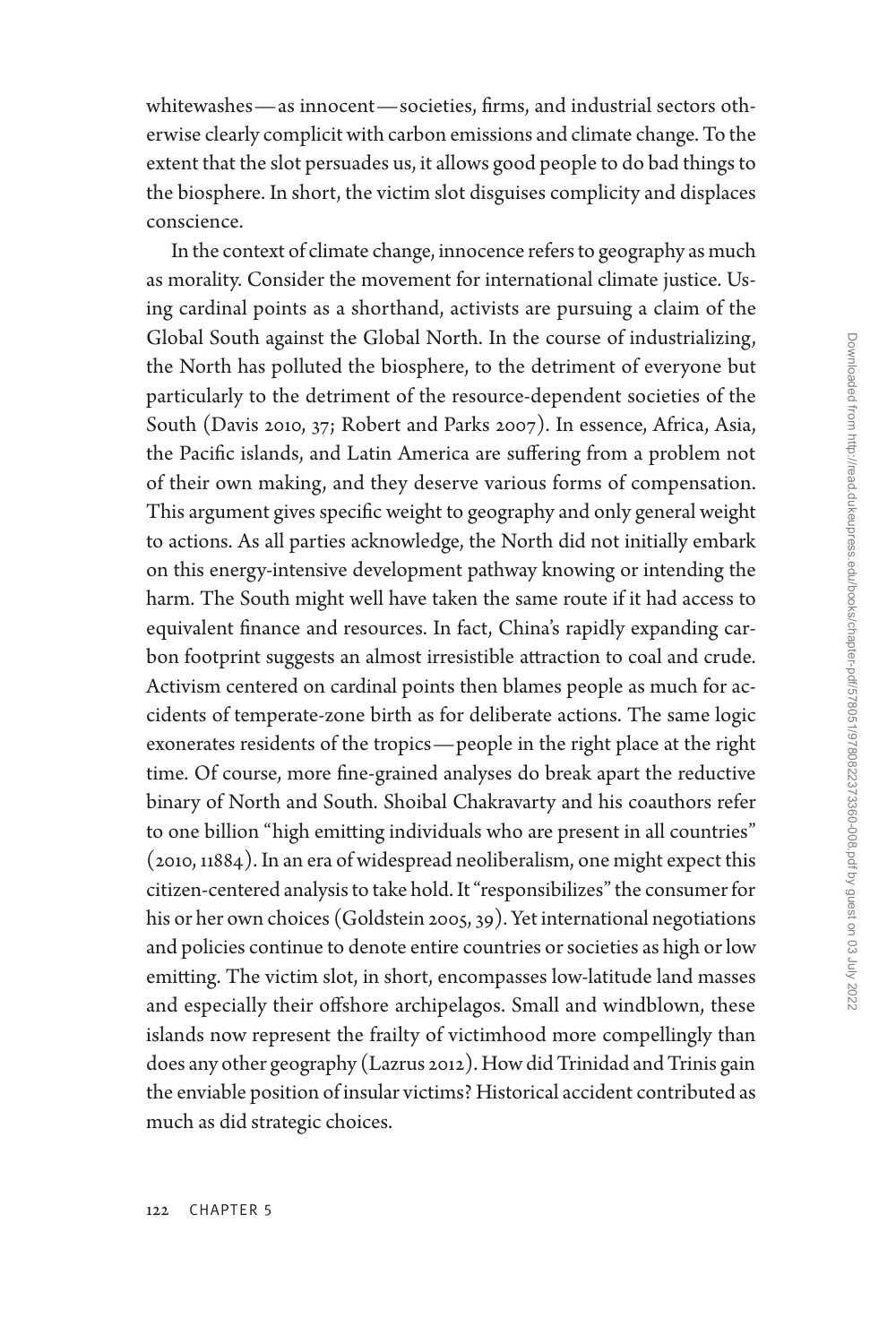Islanders became victims as islands became insular. Sea-girt land forms loomed large, sometimes larger than continents in the geographical imagination of 1500–1800. Richard Hakluyt—who chronicled Sir Walter Raleigh's sixteenth-century quest for El Dorado—denoted the West Indies as "a large and fruitfull continent" (quoted in Lewis and Wigen 1997, 29). Indeed, Raleigh and other seafarers constantly sought islands as way stations that would allow them to cross water. According to historian John Gillis, an "Atlantic Oceania" of the Azores, Antillea, Atlantis, and other unverified, shifting isles connected Europe to the Indies (Crone 1938; Gillis 2004, 86). By 1800, however, new technology disenchanted islands, establishing both their actuality and their location. Isles lost their allure, and continents gained in importance. In the nineteenth and twentieth centuries, surveying, settlement, and the entire colonial project prioritized prairie, savanna, and other large expanses found only on continents. Islands even lost their function as refreshment stations: coal-fired steamers sped directly across the Atlantic. Once a patchy Pangea, small islands became wayward dots—"islanded" in Gillis's (2004) language. Demography worked against them too. In the Caribbean, in particular, total or near-total genocides almost wiped out islanders. "To the admirers of remote island peoples," writes Gillis, "innocence made them seem like the children to which they were frequently compared, vulnerable to the point of extinction" (2004, 115).

This islanding—and its attendant innocence—did not initially affect Trinidad. Gumilla treated the land mass as part of "Orinoquia," the region of Orinoco River and delta. Governor Chacón and his predecessors reported to Caracas, on the Spanish mainland (chapter 1). The British seizure in 1797 might have isolated Trinidad conceptually as well as politically. At almost the same moment, however, the epic biogeographer Alexander von Humboldt began his five-year trek through South America. In 1799, von Humboldt arrived at the T-shaped peninsula of Cariaco. There, the Gulf of Paria separates this Venezuelan appendage from Trinidad in a fashion that, for von Humboldt, called for geohistorical explanation. The gulf, he wrote, "owes its origin to subsidence and rents caused by earthquakes."<sup>[1](#page--1-0)</sup> Humboldt believed in a dynamic, visibly fluctuating earth—and also in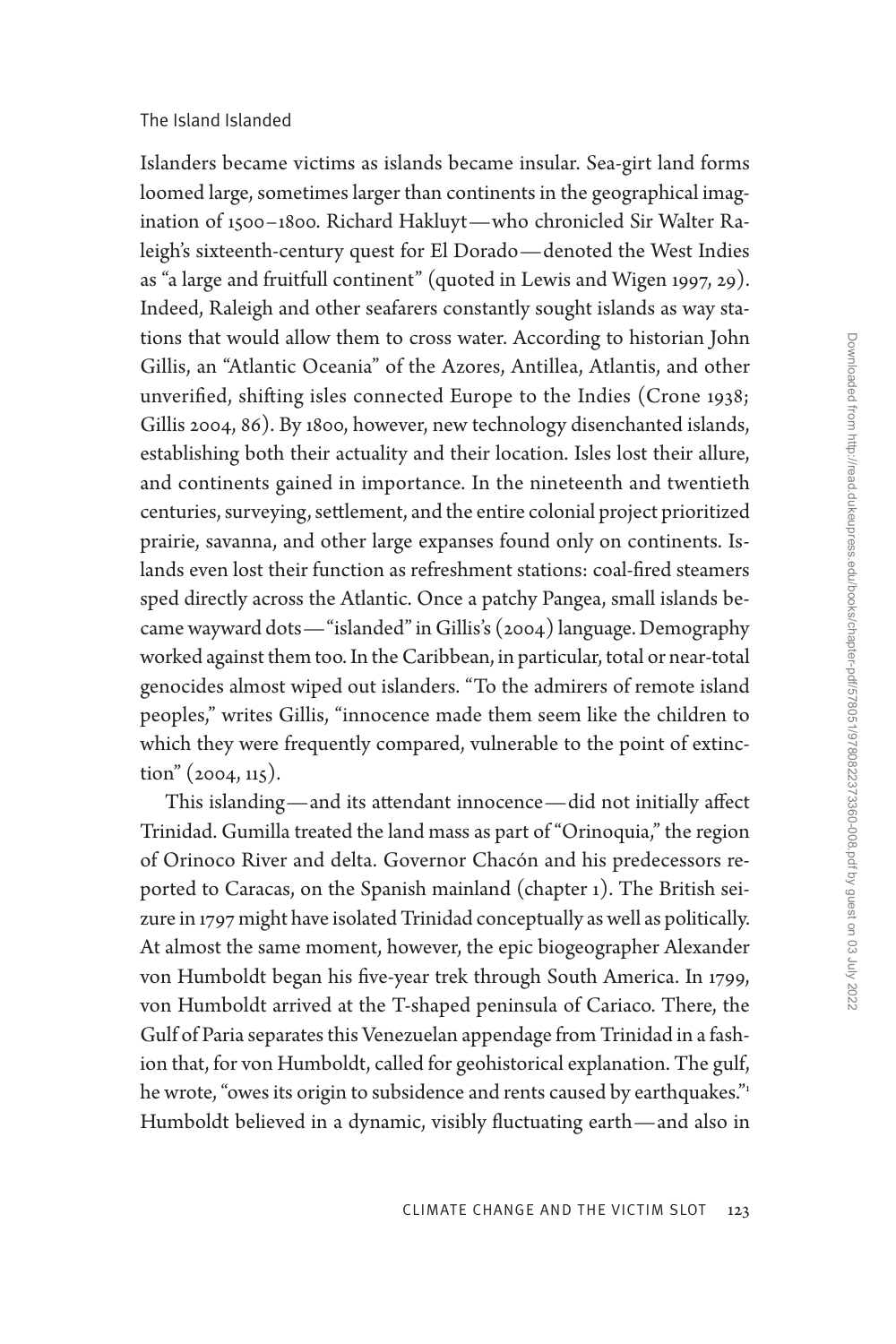the reigning theory of oceanic retreat (Rudwick 2008, 106). This larger trend would soon desiccate the Gulf of Paria: "Under the actual state of things," he affirmed, "we see the coastal plains growing, gaining over the sea.["2](#page--1-0) Among literate Trinidadians, von Humboldt's history—if not his predictions—assumed the status of fact. "All Geologists who have regarded this Island," wrote the settler historian E. L. Joseph in 1837, "agree in pronouncing it an amputation from the neighboring Continent" (1838, 4). Maps and texts of the period traced South Trinidad to the Orinoco's alluvium and mountainous North Trinidad to the Andes (de Verteuil 1858, 345; Joseph 1838, 5). In biological terms too, the island shared kin relations with South America. Had he studied Trinidad, Alfred Russell Wallace, Darwin's codiscoverer of evolution, would surely have noted the absence of any impassable Wallace Line between it and the continent proper. Species had crossed a short land bridge during the last ice age. At high water, the Amazon and Negro Rivers easily outspan the channel between Trinidad and Venezuela. In retrospect, Wallace's "Guiana District" of northeastern South America encompassed Port of Spain as well as Manaus (Quammen 1996, 74). In short, nineteenth-century speculation and observation thoroughly blurred the edge of South America.

In more practical ways too, colonial enterprises and schemes straddled the Gulf of Paria. Almost as soon as Britain took Trinidad from Spain, anti-Spanish agitators launched expeditions from its shores to liberate Venezuela. The British themselves coveted Venezuela for different reasons. In 1805, Admiral Alexander Cochrane, the father of Thomas Cochrane (see chapter 2), surveyed southern Trinidad. Surely he looked across the strait and saw Venezuela, only 11 kilometers distant. "Trinidad," he concluded, "may be said to be the key of South America, to the possession of which, the River Orinoco offers a safe and easy passage" (Cochrane 1805). Venezuela liberated and possessed itself in 1811, thwarting cross-channel imperialism. Yet in 1858, Trinidad's seminal intellectual— Louis Antoine Aimé Gaston de Verteuil—laid out the most ambitious of such plans publicized before or since. Like Joseph, de Verteuil accepted von Humboldt's fast-moving geohistory. "Even at the epoch of its discovery by Columbus," he wrote, "the Indians entertained the opinion that this catastrophe had taken place at a not very remote period" (de Verteuil 1858, 85). If floodwaters had lately isolated Trinidad, de Verteuil proposed to use them to reconnect the island to the mainland. His compendious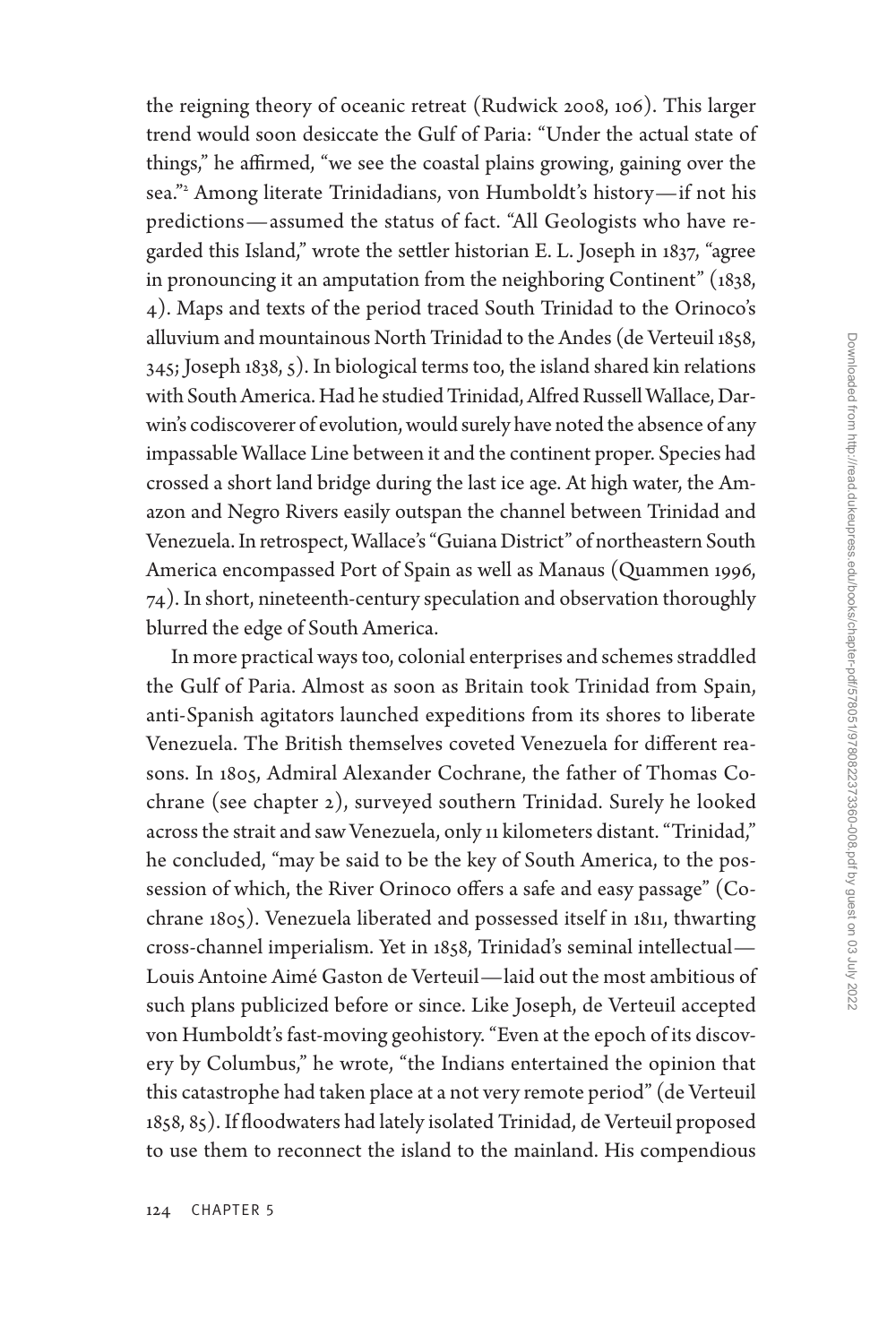geography of Trinidad recommended sculpting the nearby delta into a series of navigable canals. De Verteuil quoted the colonial governor's statement of ten years earlier: "Port of Spain may eventually become the receptacle of trade of that vast tract of country from which the Orinoco draws its waters" (1858, 347). Such boosterism came to naught. But it did help deny Trinidad what many other political units were acquiring at the time: a bounded "geo-body" (Thongchai 1994). Port of Spain extended to a fuzzy, indeterminate edge.

In the next century, Trinidadians—still more worldly than innocent reoriented themselves toward other continents and islands. Although farther away, the British Empire impinged more directly upon Trinidadians than did South America. So did certain Caribbean legacies, best expressed by the first generation of black authors. No one accomplished more to name and bound a regional and race-conscious identity than did the towering intellectual C. L. R. James. Born in Tunapuna, Trinidad, almost at the turn of the century, James published his influential account of the Haitian revolution in 1938. *The Black Jacobins* metaphorically recast the region in the mold of injustice and reactions to it. "The transformation of slaves," begins James, "trembling in hundreds before a single white man, into a people able to organize themselves and defeat the most powerful European nations of their day, is one of the great epics of revolutionary struggle and achievement" (1938, ix). At that time, he envisaged independence throughout Africa and its diaspora. By 1963—as these dreams were coming to fruition—James narrowed his unit of analysis. "The history of the West Indies," he wrote in an appendix to the second edition, "is governed by two factors, the sugar plantation and negro slavery" ( James 1963b, 391). Cricket was a third, more contemporary factor. As James writes in *Beyond a Boundary*, "The clash of race, caste, and class did not retard but stimulated West Indian cricket" (1963a, 72). Caste had arrived with Indian indentured workers. Of the Indo-Guyanese batsman Rohan Kanhai, James wrote, "I have found . . . a unique pointer of the West Indian quest for identity, for ways of expressing our potential bursting at every seam" (1966, 1). That regional identity seemed to inhere most in the black bowler George Constantine. His style provoked James to observe, "We West Indians are a people on our way who have not yet reached a point of rest and consolidation" (1963a, 148). Restlessly, the West Indies team beat England and dominated the world at midcentury. Through sport, James and other Trin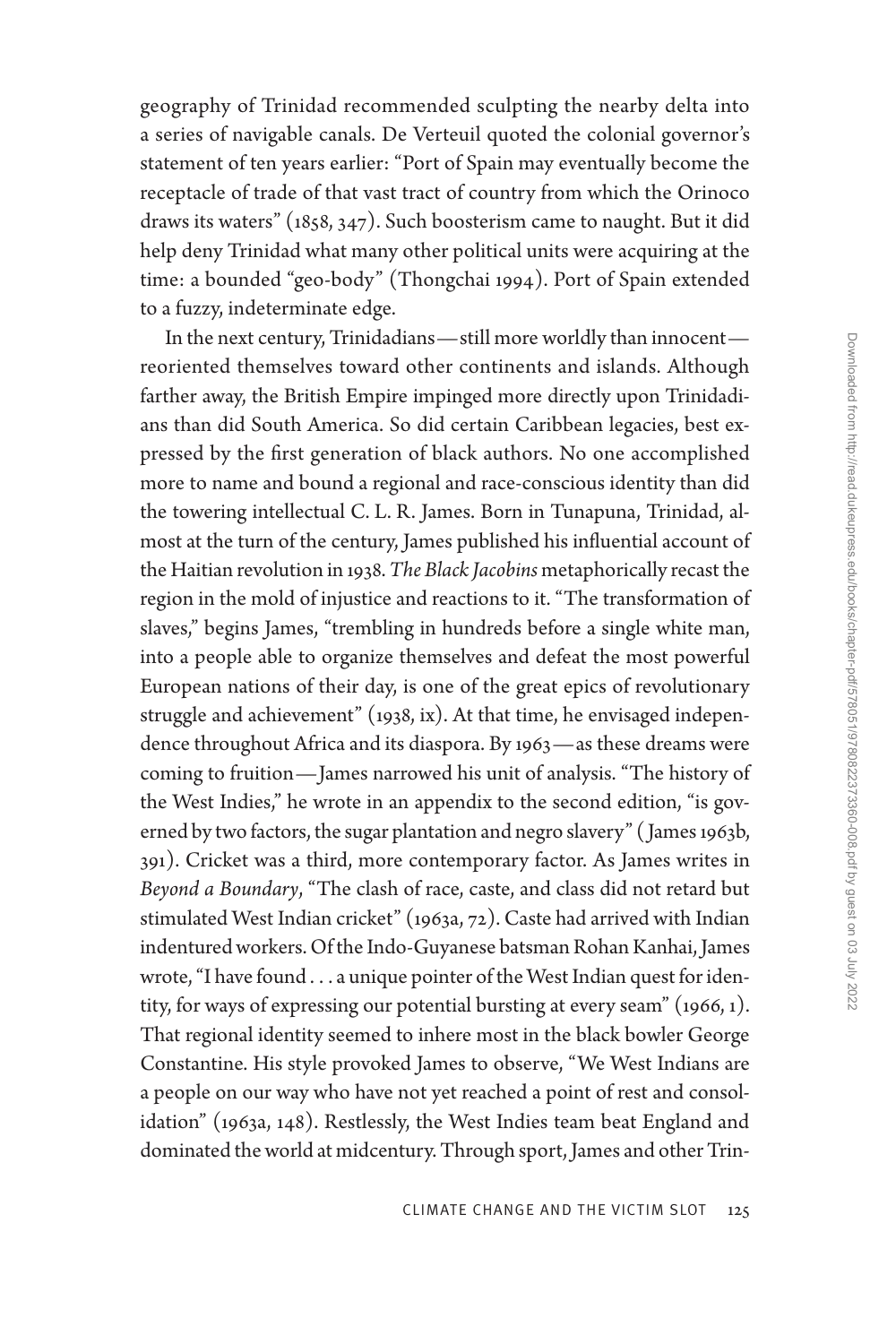idadians identified their island with an archipelagic team. The Orinoco's island was becoming more so.

James's student Eric Williams pushed this identity home: Trinidad as a weaker party now gaining strength. Recall that, as a midcentury historian, he sought to demolish Britain's reputation as a liberator (as explained in the introduction to this book). After 1962, as the country's first prime minister, he continued to draw attention to imperial prejudices. The rhetorical high point came in 1977 when Williams spoke at Point Lisas at the opening of the nation's first steel mill. "The colonies were to manufacture not a nail, not a horseshoe," he lectured. "They were to produce raw materials only" (Williams 1981, 82–83). That dictum had persisted through sugar into the age of oil up to the present rupture. At the Point Lisas industrial estate, Trinidad would at last harness the energy of hydrocarbons to make steel and aluminum, the latter eventually at La Brea's ill-fated smelter (see chapter 4). In a promise kept, the industrial site would have converted petroleum into downstream plastics. "Point Lisas," Williams boasted in 1977, "is the symbol also of the aspirations of the developing countries of this world" (1981, 82–83). More measurably, Point Lisas became an enormous point source for carbon dioxide. In this sense, Williams's speech may mark Trinidad's first exploitation of the victim slot. The prime minister represented heavy industry unapologetically as a right due to the downtrodden.

Beyond economic policy, geographical themes of fragility, flimsiness, and islandness have arisen periodically in public culture. During and after Williams's rule, the island's two Nobel laureates—V. S. Naipaul and Derek Walcott—waged a literary dispute centered on size, among other issues. Naipaul hardly refers to his home country without disparaging its scale. Born to Indo-Trinidadian parents, he moved to England in 1950, a teenage novelist. At the invitation of Eric Williams, he returned to write his first travelogue. *The Middle Passage* (Naipaul 1962)—whose very title seemed to relativize slavery—still angers Trinidadians. "Nothing was created in the British West Indies," opines Naipaul, "no civilization.... There were only plantations, prosperity, decline, and neglect. The size of the islands called for nothing else" (1962, 27). "It was hard to attach something as grand as history to our island," he recalls in a memoir (Naipaul 1988, 143). A second memoir contrasts Trinidad's "small-island geography" with the "continental scale" of Venezuela (Naipaul 1994, 214). Naipaul once joked, "Trinidad was detached from Venezuela. This is a geographical absurdity. It might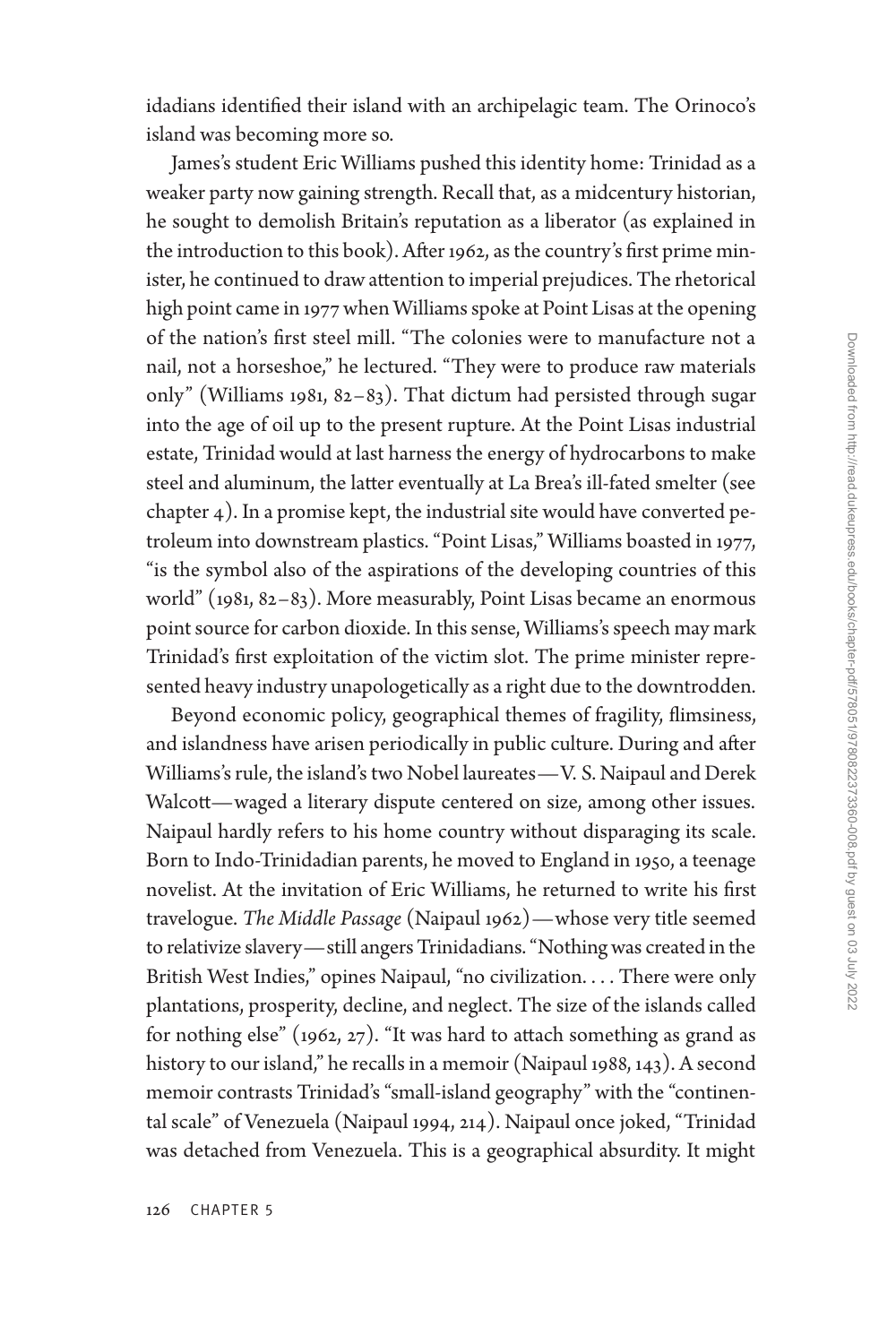be reconsidered" (1970, 34). Against this belittling of the Antilles, Derek Walcott has waged a decades-long campaign. In accepting the Nobel, for instance, Walcott reinflated his homeland in space and time: "There is a territory wider than this—wider than the limits made by the map of an island—which is the illimitable sea and what it remembers" (1992, 30; cf. Benítez-Rojo 1992). This profoundly cosmopolitan memory centers on the true Middle Passage and the voyages of Indian workers over *kala pani*, or "dark waters." His address closes with a view from Felicity, the Indo-Trinidadian heartland, imagining "the light of the hills on an island blest by obscurity, cherishing our insignificance" (Walcott 1992, 34). Trinidad, in other words, extended across oceans while oceans concealed it from view. In various ways, then, encircling water became a focal point of debate and available for ensuing claims of victimhood.

## Oases as a Diplomatic Card

At roughly the time of Walcott's Nobel award, Trinidad began to use this insular imaginary as a diplomatic trump card. In the 1990s, the country faced a choice of alliances: identify with complicit hydrocarbon producers or with the world's innocent archipelagos. Besides Bahrain, only Trinidad and Tobago—at that time—could claim belonging among both of these groups. Although it did not export enough oil to join opec, Trinidad did share oil and gas fields with the petro-powerhouse Venezuela. In the 1990s, it experienced a gas boom, leading to rapid capital accumulation and resource nationalism (Mottley 2008). Why did this mineral-based pride not provoke Trinidad and Tobago's Foreign Ministry to represent the country as an oil state? Hydrocarbons never generated wealth fast enough to provoke an identity-shifting faith in or fear of them. Even the captains of this industry did not begin to feel secure until the gas boom of the 1990s. Port of Spain's diplomats, then, have never carried off the swagger of opec. Instead, in the 1990s, they chose to huddle at the other extreme of political and economic power, with the states most prey to environmental and economic shocks. Alienated by the bluster of Tehran, Trinidad performed the suffering of Tuvalu. It joined the Alliance of Small Island States (AOSIS), a bloc that soon came to represent those most desperately vulnerable to climate change (Lazrus 2009). Indeed, this body "produced" small islands as a category and as a blameless, ethical position (Moore 2010, 116). To the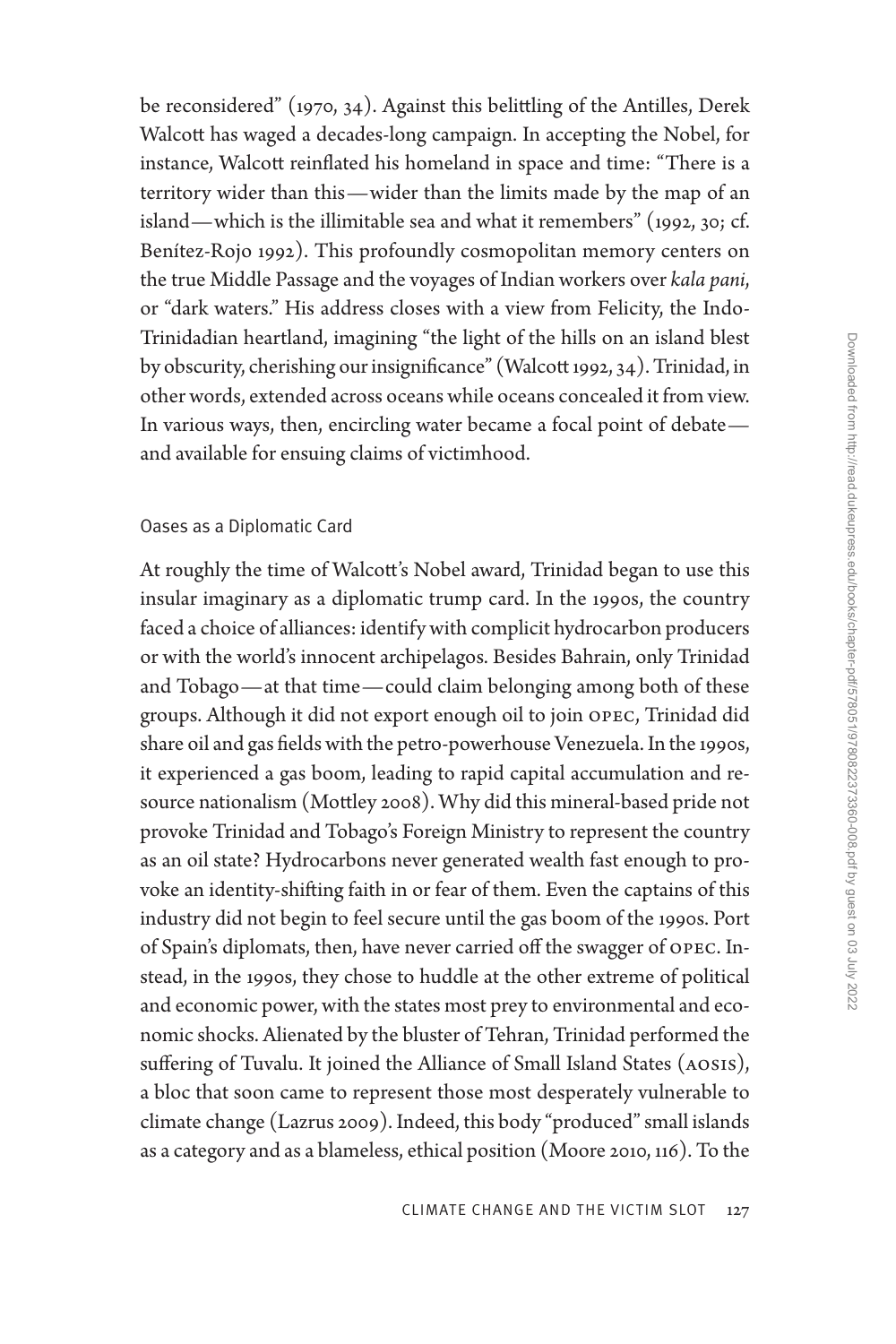main players—whom I tracked down in Trinidad years later and over the course of years—geography was the window to the soul.

In fact, Trinidad and Tobago gained admission to the club of small islands by creating it. Otherwise, its own carbon emissions might have barred Port of Spain from membership. The effort began in a hotel room in Geneva in 1990 during a meeting prior to the 1992 United Nations Conference on the Environment and Development, known as the Rio summit (Heileman 1993). Lincoln Myers, then Trinidad's minister of environment, and his two advisors agreed on a political strategy. The regional, continental blocs marginalized states of the Atlantic, Pacific, and Indian Oceans. These peripheries should unite to form a core, a strong voice. A year after the end of my main fieldwork, I returned to Trinidad, mostly so that my son could visit his friends. Perhaps because I had rented a car, dropped my son west of Port of Spain, and driven to Central Trinidad—all with breathless speed and mobility—Myers's appearance took me by surprise. He approached me in his wheelchair, vigorous but appearing meek through diminished stature. And his argument about isles matched this body language: he converted peril into moral authority. "Where else could it be," he asked, "except in an island like this—a small island like this—where all the issues concerning development and climate change can be as stark as this. . . . All the issues of development become pronounced in these finite spaces." This hazardous condition actually empowered "the smaller countries of the world." "Their resource," he continued, "the main contribution they can make, is the advocacy of justice and fair play. . . . We have to be the moral voice.["3](#page--1-0) At diplomatic forums, at least, the meek would inherit the earth.

Leo Heileman, a marine chemist and one of Myers's advisors in Geneva, echoed this sentiment. "We didn't have economic power, political power, or military power," he recounted on a Skype line, "but we had the power of influencing the conscience of the world.["4](#page--1-0) Weakness, it seemed, generated another kind of strength. Myers and Heileman named their thirty-eight-member group aosis deliberately: it sounded like *oasis*, an inverse island. (To me, Myers pronounced the acronym as *oasis*.) I met Heileman over lunch on another return visit to Trinidad. He himself was taking home leave from his post directing the United Nations Development Program in another petrostate, Equatorial Guinea. "aosis came out of my mind, my head," he claimed, with less meekness than Myers. Regard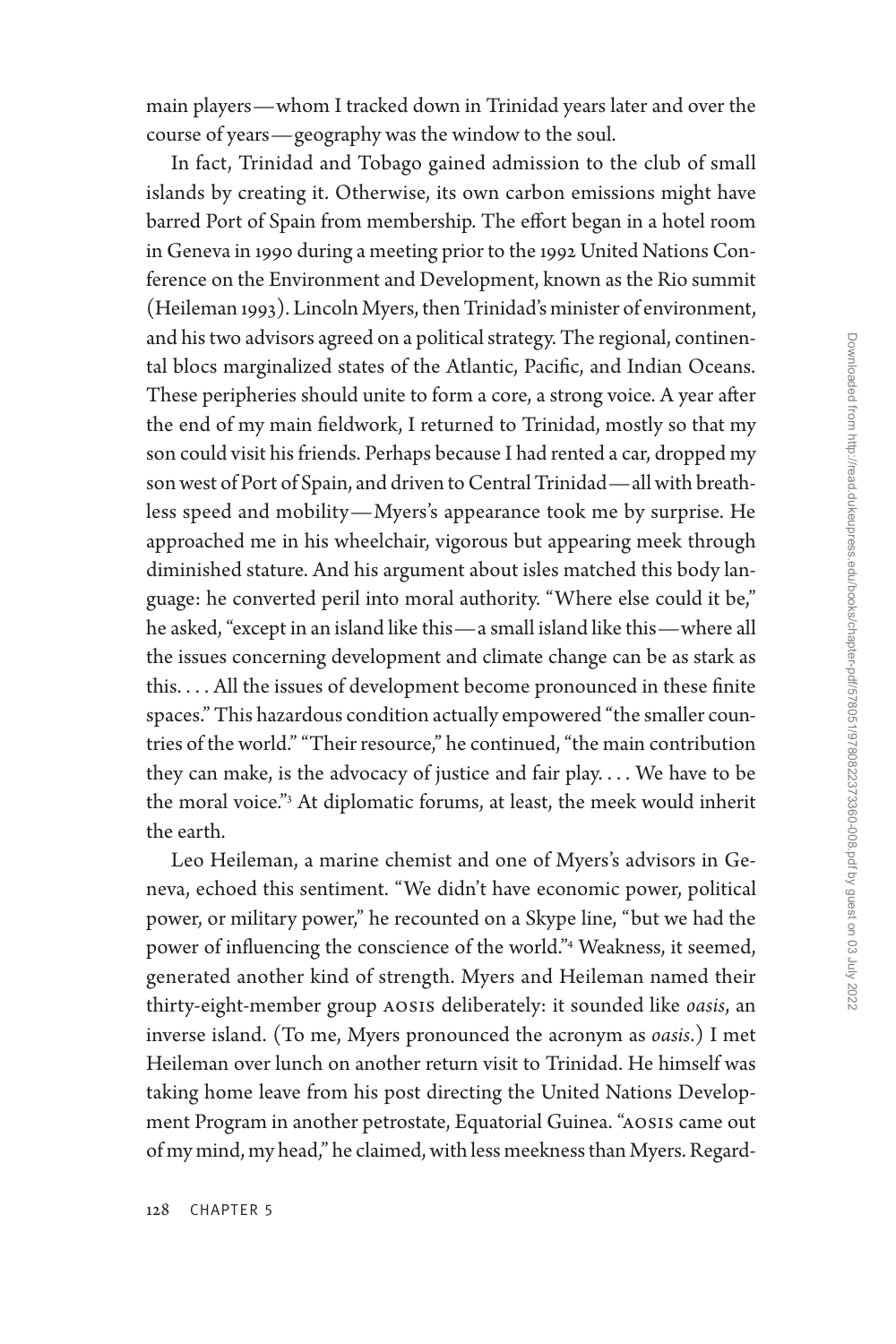ing Trinidad and Tobago's ambiguous position, "I had people back here bringing that point to me, raising alarms." He overrode them because, as Heileman put it again, "We [were] more placed to be the conscience of the world . . . to consider issues that are based on the environment." Conscience broke out, in other words, but only in relation to other countries' actions. Our conversation turned to Trinidad's current environmental policy. Heileman dismissed solar energy as "insignificant: . . . the scales are not there." Perhaps, his responsibilities in Equatorial Guinea—which were developing oil and gas rapidly—narrowed his sense of the possible. He advocated natural gas as a bridge fuel and dismissed as "just politics" aosis's current call for an 80 percent cut in carbon emissions. Equatorial Guinea, he informed me with equanimity, now sought to join aosis. [5](#page--1-0)

Back in 1990, however, petrostates mostly avoided the bloc. Bahrain, whose per capita emissions stood at more than double those of Trinidad, did not join. I brought up this notable absence with Angela Cropper, the second advisor who had accompanied Myers to Geneva. She had eventually become deputy secretary general of the United Nations Environment Programme. We met in 2012 in her temporary lodgings in Port of Spain. She had taken medical leave and looked infirm. As a low-elevation island, Bahrain could have joined aosis, Cropper explained. But "they saw the whole climate change negotiation treaty as a potential threat." Naturally so: limits to carbon emissions might eventually dampen demand for Bahrain's oil exports. Perhaps the similarly flood-prone United Arab Emirates and mostly insular Qatar stayed away for the same reason. Why did Trinidadians—then known as the "Arabs of the Caribbean"—not appreciate their economic common interest with these Persian Gulf petrostates? Did Port of Spain anticipate switching to renewable energy? No, Cropper and her colleagues had no intention of sacrificing their country's hydrocarbon industry. They simply thought about the future only in terms of the impact—rather than the cause—of climate change. Delegates shared "the sense that all these small islands were going to be inundated. . . . [The threat] appeared more imminent than it has proved to be." In this lowgrade panic, Cropper recalled, "Nobody knew where this would go. . . . The whole thing evolved really.["6](#page--1-0) Without any conspiracy, circumstances deferred discussion of cuts to carbon emissions. Perhaps, aosis members were practicing what Kari Norgaard (2006, 352) calls "implicatory denial," accepting the fact of carbon emissions but avoiding the moral conse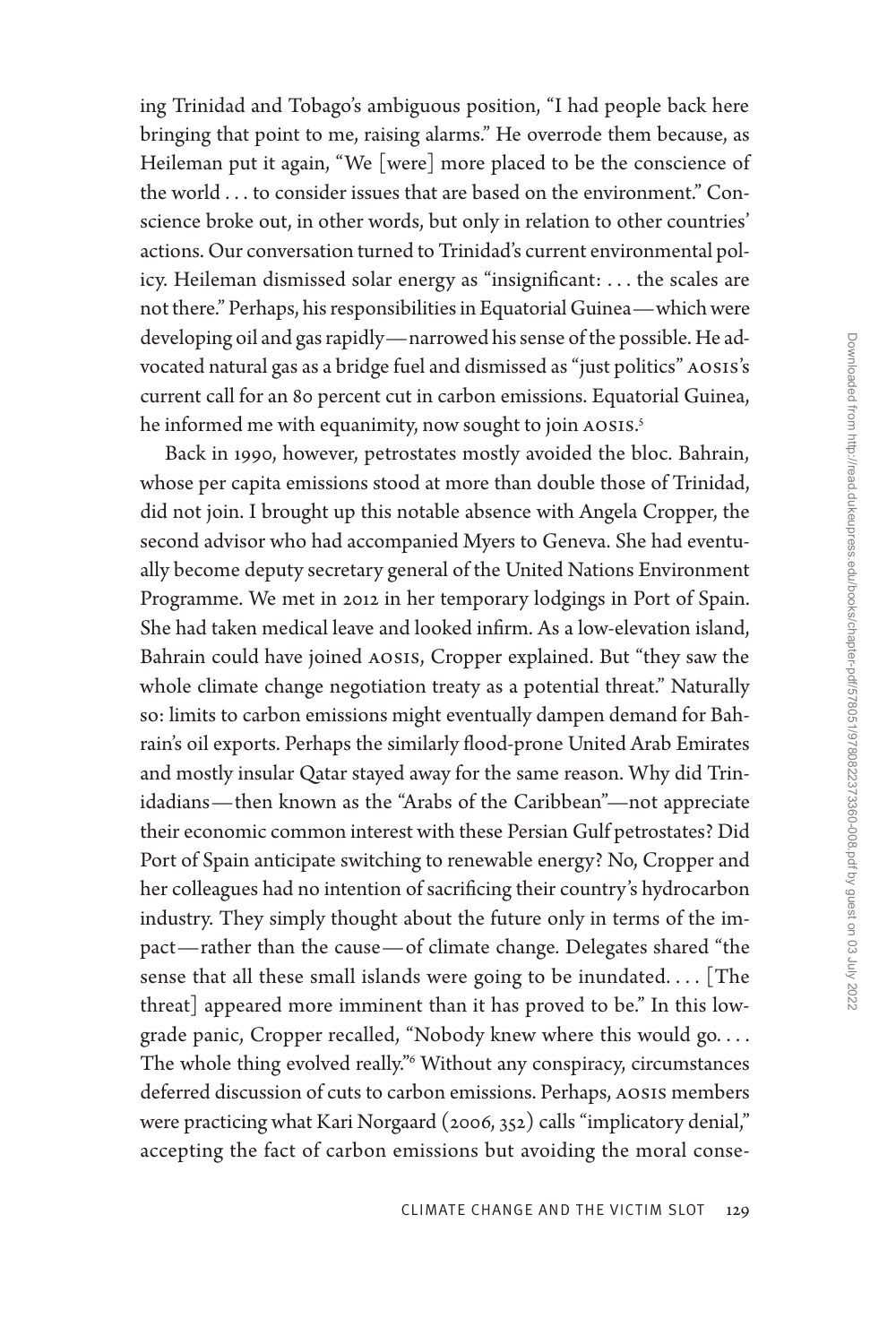quences. Or, rather, Trinidad's delegation appreciated only its own moral innocence, to the exclusion of its guilt.

After 1990, Trinidad mostly passed as a small island state in climate change's victim slot. High-placed Trinidadians didn't seem to need to perform the role. Mere discretion sufficed. Even so, at the 1992 Rio summit, the delegation found itself in an awkward position. Eden Shand, Myers's deputy, recounted the scene to me in the midst of his retirement in Delaware, from where he still ran a forestry business in Trinidad. We knew each other from my rental of his Cascade house (as described in the introduction). "They were discussing carbon pollution and pointing fingers towards the North and the Middle East," Shand recalled. "Trinidad had to be very silent 'round the table," he continued. "I remember it being an embarrassing situation." Shand winced at me from behind his beer, looking all the more pained in his stoop caused by the gravel truck on the Savannah. Amid this "strained feeling," Trinidad's delegation tiptoed through Rio.<sup>7</sup> Ultimately, the gathering dispelled such unease by creating a group slightly larger than aosis, known as Small Island Developing States. Bahrain did join this bloc (Kelman 2010, 610), and it attended the first meeting in Barbados in 1994. The resulting Barbados Declaration generously exonerated all the signatories as "among those that contribute the least to global climate change and sea level . . . [while] among those that would suffer the most the adverse effects.["8](#page--1-0) In that same year, Angela Cropper published an article titled "Small Is Vulnerable." She included no caveat for her own country. She even wrote, without qualification, "small islands because of their size are often not endowed with . . . fossil fuels" (Cropper 1994, 9). As before, Cropper intended no obfuscation. Neither did an early draft of the Kyoto Protocol "reaffirming that per capita emissions in developing countries are still relatively low.["9](#page--1-0) Trinidad and Tobago submitted that document—on behalf of aosis—to a 1996 preparatory meeting. Silence and omissions allowed accomplices to harbor among innocents in the victim slot.

Trinidad played no further prominent role in the global politics of climate change until November 2009. Concurrent with my fieldwork, Port of Spain hosted the Commonwealth Heads of Government Meeting, widely considered a dress rehearsal for the Copenhagen summit on climate change the following month. By that point, Eric Williams's predictions at Point Lisas had come true. A boom in gas production and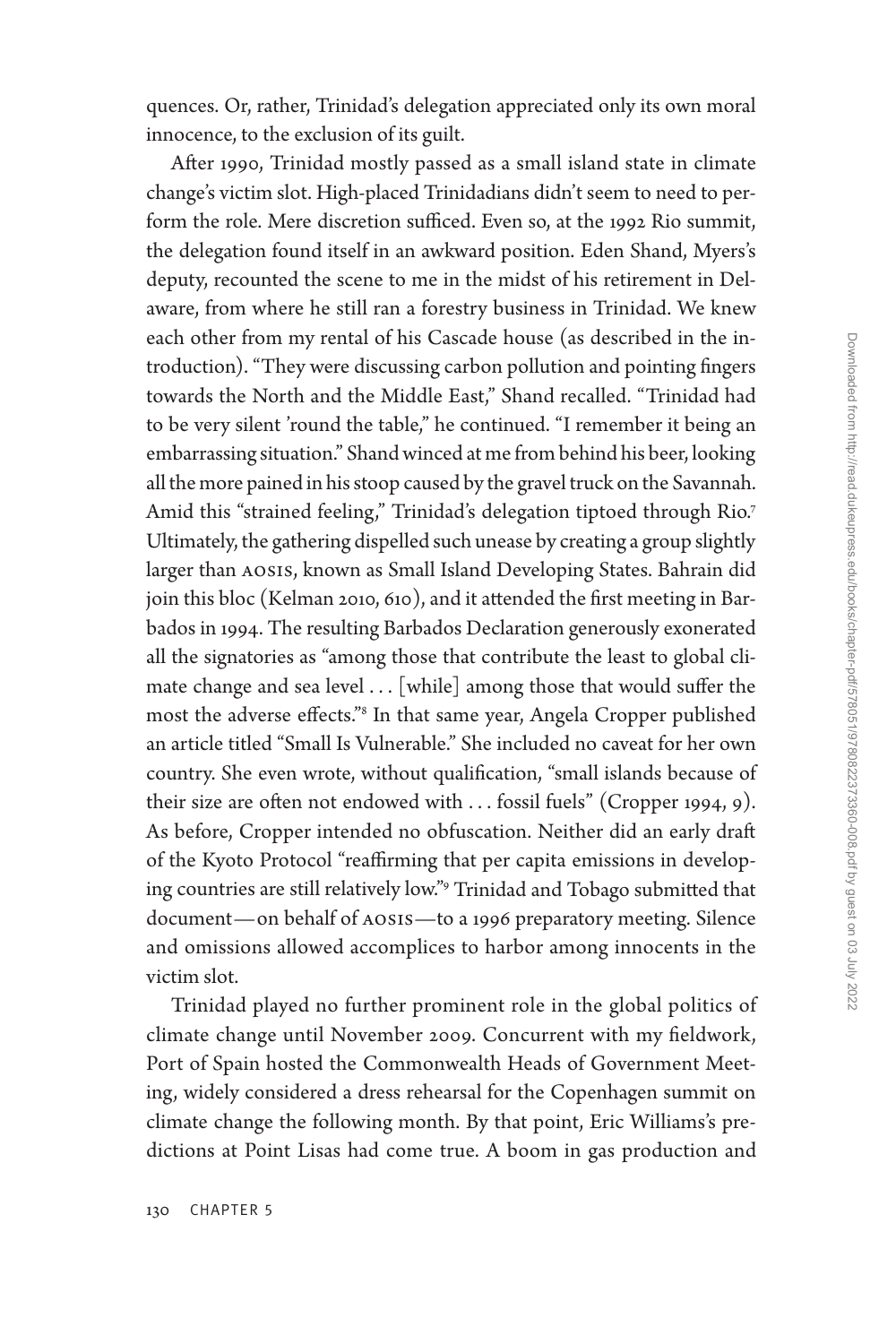downstream industries had advanced Trinidad and Tobago to the cusp of what the government heralded as "developed country status." The nation's per capita emissions had tripled from their 1990 levels—nearly the fastest rate of increase of any nation-state in that period. Meanwhile, in an effort to stabilize the climate, aosis was demanding immediate, drastic reductions in the use of fossil fuels. "1.5 to stay alive!" its publicity proclaimed, referring to their maximum acceptable temperature rise in degrees Celsius. Could Trinidad again carry out the trick of 1990, redeeming its emissions through international diplomacy? To do so, Prime Minister Patrick Manning would have to vindicate the country's hydrocarbon-fueled industrial policy. In part, he played with the numbers. "The atmosphere does not respond to per capita emissions," he repeated whenever relevant. "It only responds to absolute emissions." In aggregate, Trinidad and Tobago emitted only 0.1 percent of the global CO<sub>2</sub> total. Manning might have massaged the data further: Trinidad burned much of its gas to manufacture exports. Trinidad could have rejected responsibility—as China was doing—for these "offshored" emissions.<sup>10</sup> Rather than proffer this rationale, Manning claimed a size-related exemption: at 1.3 million, the small national population pushed Trinidad and Tobago's per capita figure artificially high. At the Heads of Government Meeting itself—inside the ever-sumptuous Hyatt Hotel— Manning exercised his influence as chair to call on the Global North to compensate the Global South. The resulting document—the Port of Spain Climate Change Consensus—stipulated "a dedicated stream [of funds] for small island states and associated low-lying coastal states of AOSIS."<sup>11</sup> As before, no caveat excluded Trinidad and Tobago. Manning had maintained his country's position in the victim slot.

Among nongovernmental organizations (ngos), public discussion on climate change threatened to burst beyond that restrictive category. In parallel with the Commonwealth summit—but at a markedly more plebeian hotel—ngos convened the Commonwealth People's Forum. They invited Angela Cropper to give the opening address. Fiery and full of conviction, she declared the world to be "moving towards an ecological civilization." Amid loud applause, she asked those in the room to "accelerate the tran-sition towards a low-carbon economy."<sup>[12](#page--1-0)</sup> Emily Gaynor Dick-Forde, Trinidad's minister of planning, housing, and the environment, rose next to the podium. Two months earlier, the minister had claimed, "We emit very little." Grandly, she had also quoted the head of aosis as saying, "We are the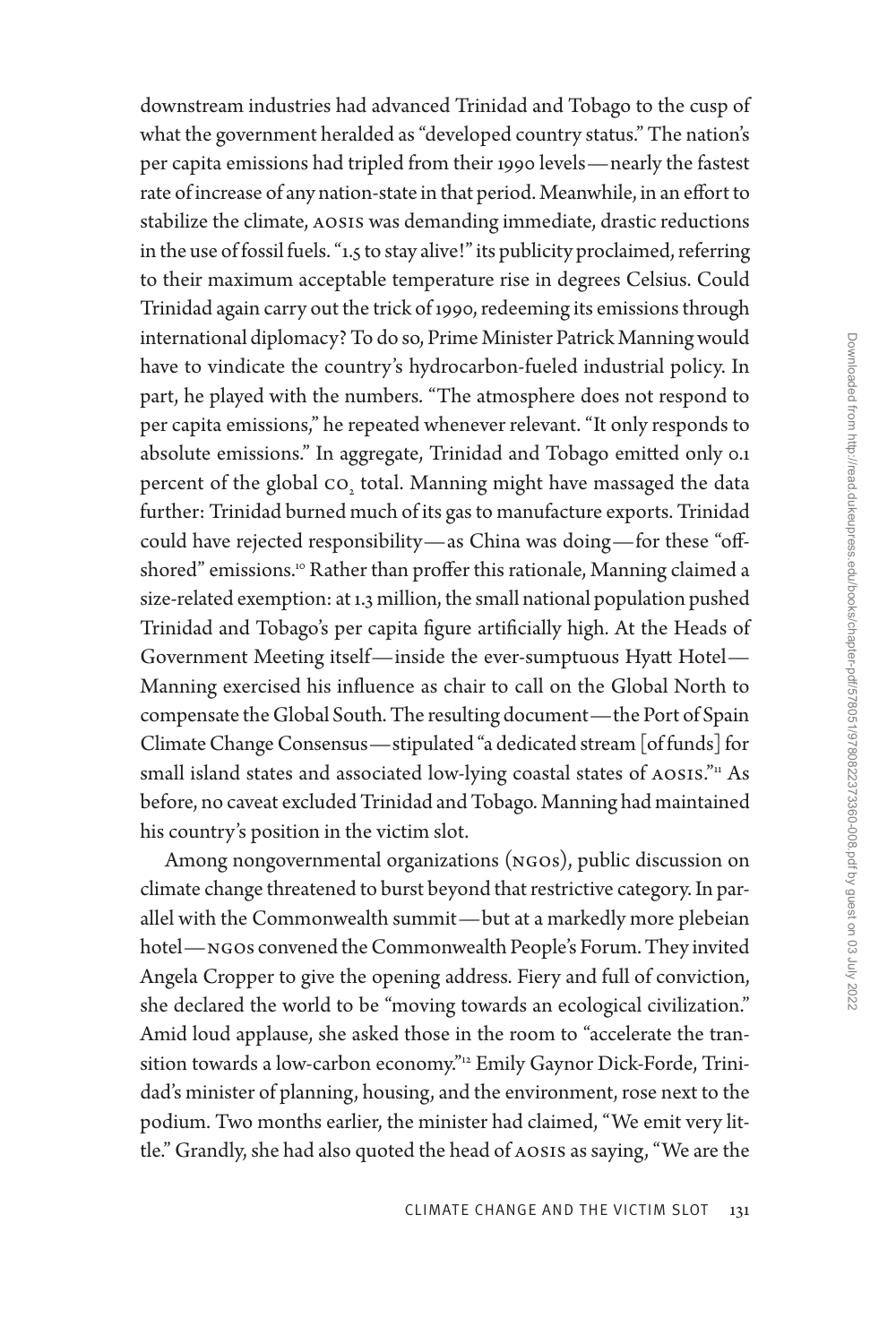conscience of the world when it comes to climate issues.["13](#page--1-0) At the forum, however, Cropper's speech seemed to inspire a more humble tone. Dick-Forde referred to "that ecological civilization to which we are working." In cutting carbon emissions, she claimed, "We as a nation have been trying to do our part."[14](#page--1-0) The statement contained more hope than truth, but, in any case, it implied responsibility. Had Cropper forced open a door? Manning and his ministers might actually have to discuss the country's own culpability. Perhaps Trinidad could balance within and outside the victim slot. "It is not one or the other," Cropper later told me wearily, sounding as if she felt personally the heavy load of Trinidad's emissions.<sup>15</sup>

## Assessing Vulnerability

In discussions of climate change, the concept of vulnerability often conceals as much as it illuminates. It has become an indicator in Sally Engel Merry's terms, "creat [ing] a commensurability . . . even though the users recognize that these simplified numerical forms are superficial, often misleading, and very possibly wrong" (2011, 86–87). Although dubious, measures of vulnerability confer credibility upon the victim slot. Above all, the notion of vulnerability pushes responsibility to the margins. Often, of course, adverse circumstances do reduce one's scope for choice. People rarely desire to live in flood-prone areas. The housing market consigns the poor to riskier, cheaper areas. Meanwhile, climate change has hit colonized people like a blow to a downed boxer (Ribot 1995, 2009). In Siberia, for instance, Sakha herders are losing their livelihood as permafrost degrades into swamp (Crate 2008). Do they possess sufficient ecological knowledge and resilience to adapt? One hopes so, and the question and its terms fit the Sakha context. In a petrostate, however, resilience is not necessarily desirable. One might not hope that oil and gas industries bounce back or "forward" in the latest lingo—from Katrina or the next Gulf hurricane (Manyena et al. 2011). At root, ExxonMobil and Siberian herders act as quite different agents in respect to climate change: the former propels its dynamics while the latter struggle to survive through it. The Sakha conduct their affairs as historical agents of the old-fashioned sort, generating events under conditions not of their own making. Drillers and pumpers, on the other hand, wield "technologies that . . . have an impact on the planet itself." A cloud of environmental guilt might settle among such "geological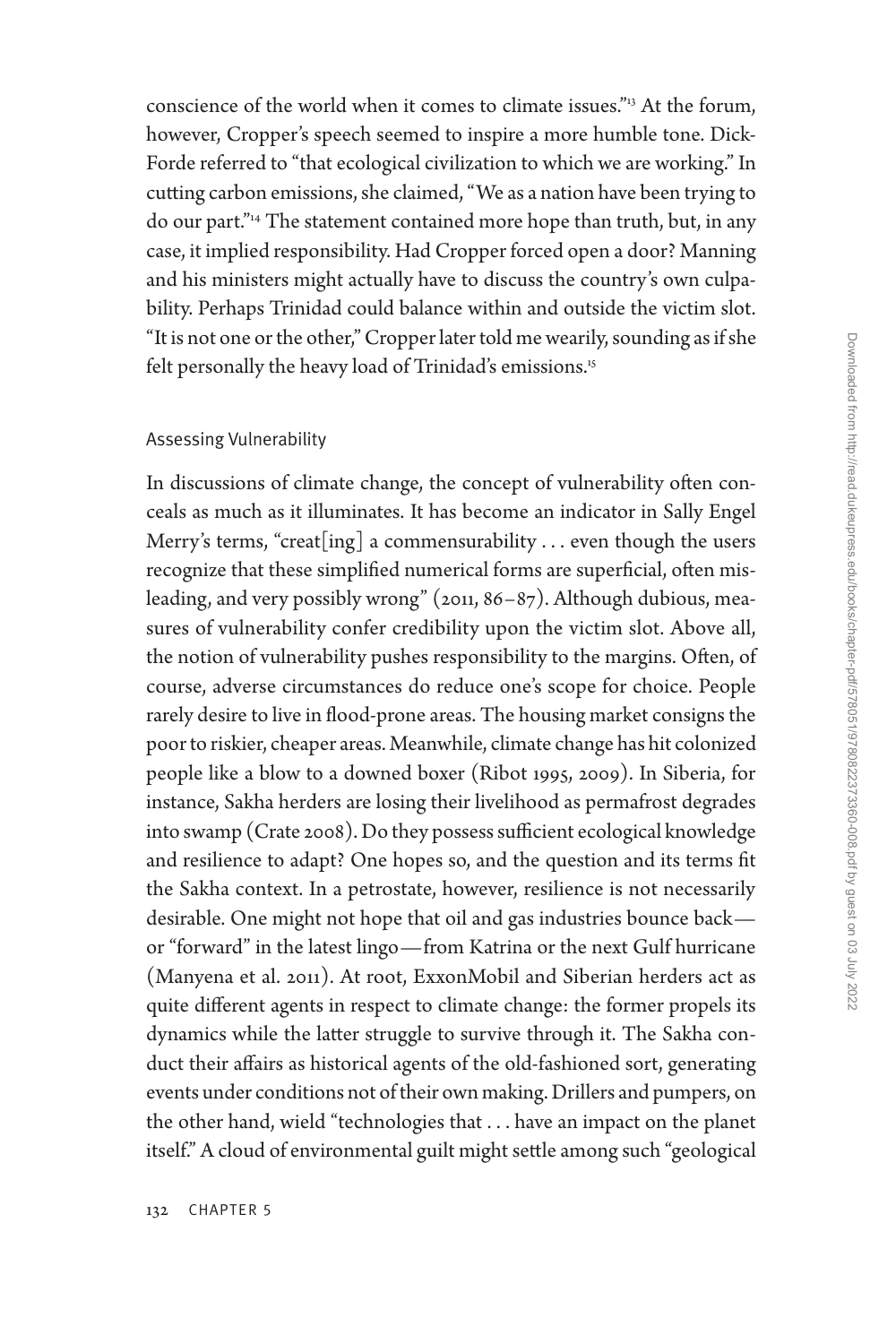agents," but Category 3 winds blow it away (Chakrabarty 2009, 206-7). Of the three fields where the victim slot operates—islandness, diplomacy, and vulnerability—the last discourse is the most powerful and the most deceptive. In the discourse of vulnerability, Trinidad's oil and gas sector played the victim card to its greatest effect.

After the Commonwealth summit, climate-concerned politicians steered the country well away from any recognition of complicity. Prime Minister Manning began a national discussion on global warming. He had avoided the issue for decades. Before entering politics, Manning had worked for Texaco as a petroleum geologist. We met in his constituency office in June 2010. His party had just lost the election (see chapter 4), and demoted to a mere mp—he had time to see me. Looking utterly dejected, the former statesman recalled a long period of ignorance regarding climate change. "At first, I ignored it," he admitted. He seemed to have educated himself on the topic mostly so as to reject Trinidad's status as a high emitter. Per capita measures, he argued, "discriminate[d] against small states." Had I misunderstood? "We are small. Remember that," Manning advised me. I returned to the issue of per capita emissions. "It's not right. It's not right," he insisted. "I fighting that!" In our conversation, he indicted China, which had just overtaken the United States to become the highest aggregate emitter. "They just spewing into the atmosphere," Manning accused, "and they don't care about anybody."<sup>16</sup> He slumped in his chair, aware that he possessed even less power than before. Manning did not seem to care that the average Trinidadian spewed five times as much carbon dioxide as the average Chinese or that China manufactured mostly for other countries. Shortly after the Port of Spain Consensus, Manning's government put pen to paper again. In March 2010, Dick-Forde's ministry released its "Draft Climate Change Policy." Of twenty pages of text, the document devoted merely two pages to vague means of reducing the country's carbon emissions. Indeed, Kishan Kumarsingh—the document's author, who had trained in chemistry and law—parroted the prime minister's line: "In a scientific context the atmosphere reacts only to absolute emissions and not per capita emissions."<sup>17</sup> The prime minister had closed all discussion of culpability—and, therefore, of conscience.

This rhetorical erasure became evident in public consultations on the climate change policy in early 2010[.18](#page--1-0) This time, as civil servants, university lecturers, and ngo leaders flocked to a middle tier of hotels, each event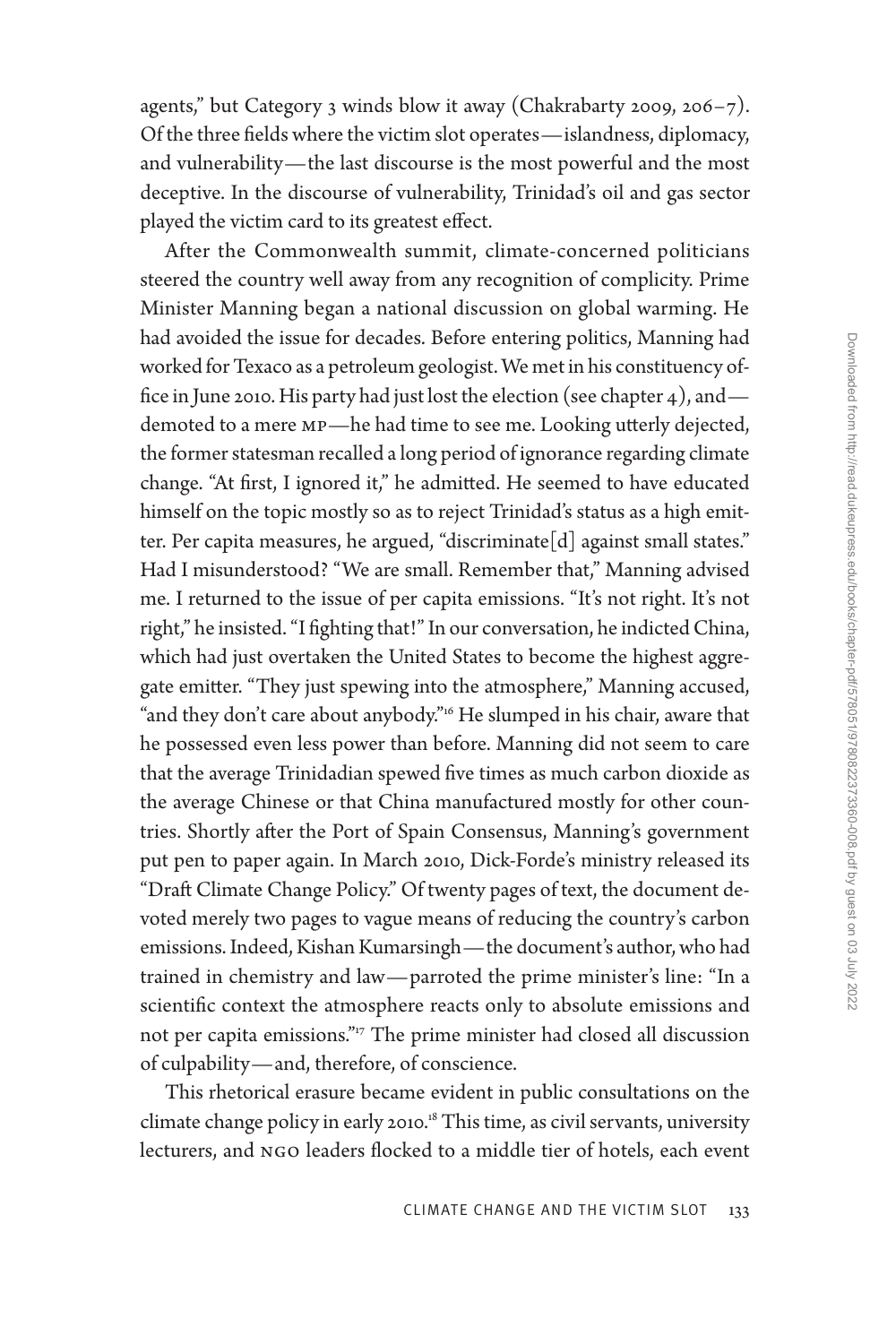

**5.1** Kishan Kumarsingh, 2009. Reprinted with permission from the *Earth Negotiations Bulletin*.

began with Kumarsingh's note of alarm: "Sometimes a whole island is a coastal zone." For emphasis, he widened his eyes like a startled deer (figure 5.1). At the first consultation, in Port of Spain, comments from the floor backed Kumarsingh into a corner. Some participants, including myself, mentioned Trinidad's carbon emissions and suggested that the document include targets for cutting them. Eden Shand, who had returned to Trinidad for this meeting, agreed with me. He suggested Trinidad identify less with Tuvalu and more with Bahrain, Qatar, and Saudi Arabia. "If we admit our per capita prominence," he continued before his unconvinced audience, "we get to sit at the table with the big players.["19](#page--1-0) Kumarsingh parried both of us with, "We have to bear in mind with regard to what you are asking a small country to do." Further discussion restored Trinidad to the victim position, but now as prey to solar and wind power. "Imagine that you get no electricity tomorrow," Kumarsingh warned, "because it is a green economy." In the event, the consultation did result in one concrete proposal regarding emissions. "We want Tobago to be a carbon-neutral destination," declared John Agard, a biologist and member of the Intergovernmental Panel on Climate Change.<sup>20</sup> Much less industrial and less popu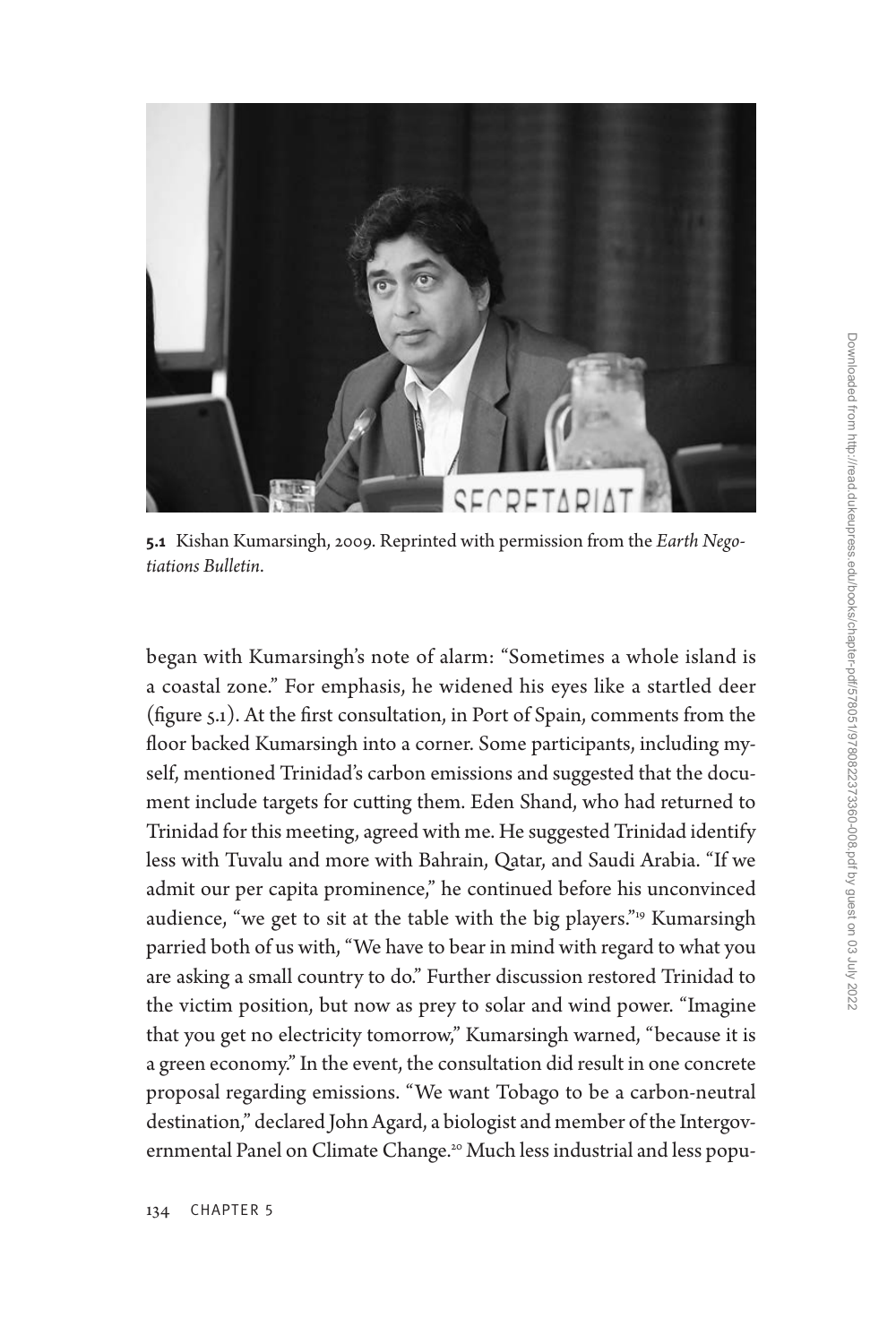lated than Trinidad, Tobago already bore the brand of a tropical paradise. Krishna Persad's eco-resort hugged its leeward coast (see chapter 3). Tourists burned jet fuel to get there, of course, but Tobagonian individuals and firms emitted little carbon. A good many already lived without electricity. They would sacrifice less going green. Fifty thousand Tobagonians, Agard implied, could more easily shoulder a burden that 1.25 million Trinidadians were too vulnerable to bear.

At a different venue, Agard almost—but not quite—dislodged Trinidad from the victim slot. In January 2010, we met in his office at the University of the West Indies. He was preparing for the climate policy consultations and had met recently with Patrick Manning. The two had debated the salience of per capita emissions. Manning, of course, cared only about Trinidad's low aggregate pollution. "Think about what it means," Agard responded, "to be a contributor to a problem of which you are also a vic-tim.... Forget about the arithmetic!"<sup>[21](#page--1-0)</sup> Nowhere else had I encountered such a pithy and forceful summary of Trinidad's ambiguous position. Hoping for more such directness, I attended Agard's professorial inaugural lecture on campus the next month. The bulk of the talk presented four scenarios in the global approach to climate change: markets first, policy first, security first, and sustainability first.<sup>[22](#page--1-0)</sup> The first three scenarios resulted in capitalist or authoritarian dystopias of various kinds. Sustainability first, however, would allow the world to shift from fossil fuels to renewable energy with democracy and economic well-being. "That is the vision," Agard declared, beaming at his audience.<sup>23</sup> What did the vision mean for Trinidad's oil and gas? I queried in the question-and-answer session. "That is easy," Agard shot back, "[because it is] a wasting resource" and will run out anyway. After the formal program, I walked forward and asked Agard if he was really advocating business as usual: that Trinidad should just use up its hydrocarbons. No, he confided, it made sense to "leave something for the future" in the ground. In that case, the finitude of Trinidad's reserves made no difference: the country would stop producing oil and gas before—not because of—exhausting supplies. Ecuador had made a similar proposal to leave oil underground (Rival 2010), but nothing in Agard's presentation suggested such deliberate forbearance as a development model. Agard had overlooked this logical extension of his own sustainability first principle. It required the country to accept responsibility rather than mere vulnerability.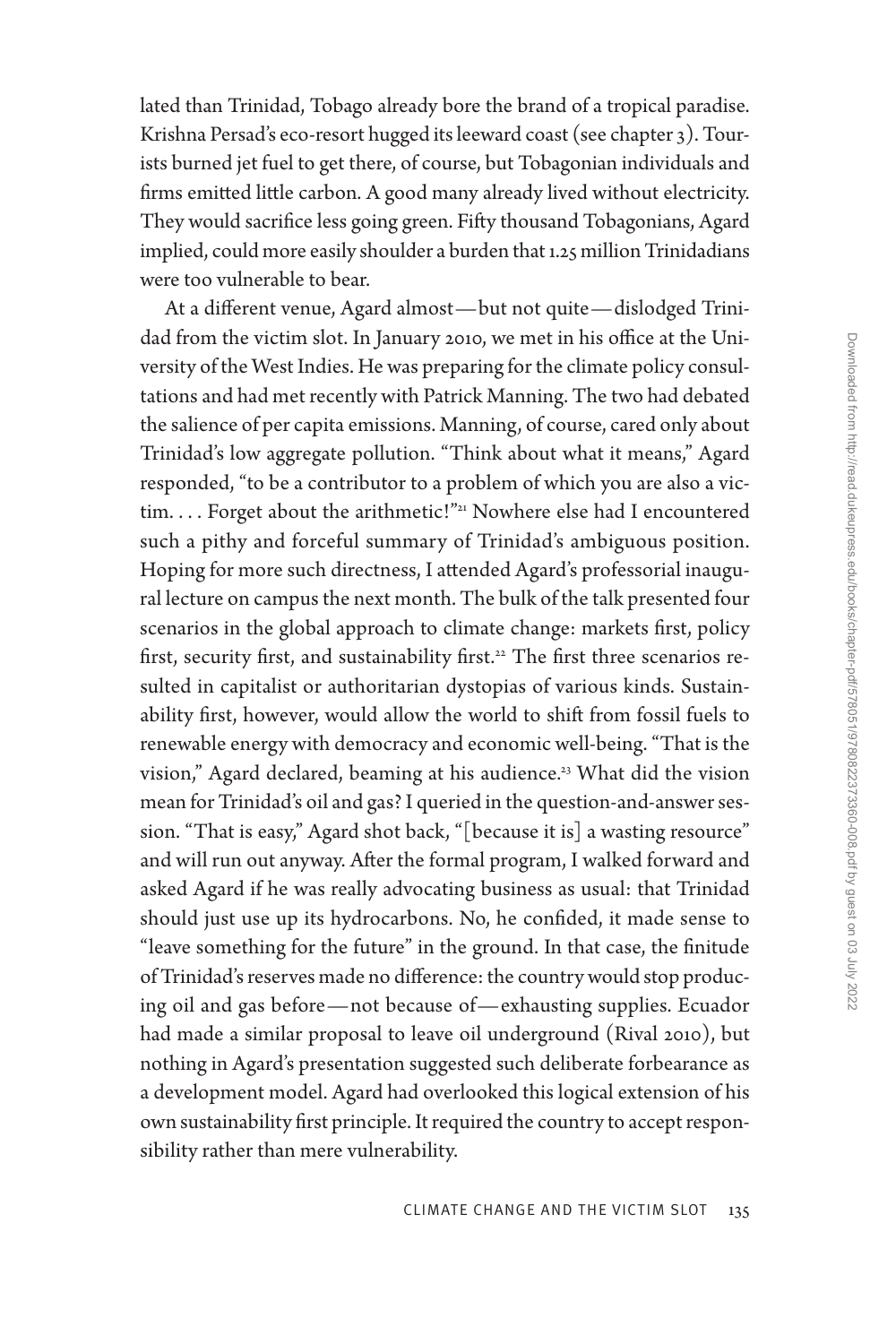Fear, however, soon overwhelmed all other sentiments. By April 2010, drought and fire were scorching the country. At the second consultation, a geologist—identifying himself as "from oil"—spluttered, "There is no one alive who can remember a dry season as dry as this one."<sup>24</sup> This gathering actually took place in the petroleum belt almost in the shadow of the Paria Suites' mock oil rig. After Kumarsingh's presentation, a faction, smaller and less vocal than that at the Port of Spain meeting, raised the issue of Trinidad's emissions. This time, the oil and gas sector did not wait for Kumarsingh but responded on its own behalf. Shyam Dyal from Petrotrin insisted upon business as usual: "We have to realize that Trinidad is energy-based," he reminded us. "Adaptation should be given a higher priority than mitigation," he insisted before rushing out of the meeting.<sup>25</sup> Dyal had, in fact, overseen a study of Petrotrin's exposure to sea level rise and extreme weather events—the only risk analysis conducted in the country. Modeling of storm surges showed "catastrophic effects to onshore operations and offshore platforms.["26](#page--1-0) "Trinidad is a small island developing state so we are vulnerable," he had told me in his office, alongside the country's oil refinery. "We have wells that could fall into the sea."<sup>27</sup> In this way, encircling water generated sympathy for the very industry perpetrating climate change. Back in the second public meeting, big oil became the biggest victim to global impacts. The topic of mitigation did not arise until nearly at the end, when a man objected to the draft policy's brief mention of public transport. "All I see is Rapid Rail running through Central Trinidad and demolishing endless houses," predicted the man, having identified him-self with the populist "rum shop perspective."<sup>[28](#page--1-0)</sup> The audience saw itself as doubly vulnerable: to climate change and to sustainability. I returned dejectedly to Port of Spain by ferry, where I fought fires with Akilah Jaramogi above St. Ann's. "This is reality ah climate change," she announced, weeping, "I am exhausted. I am exhausted. I am exhausted."<sup>29</sup> Climate change would blight her life.

In more intimate spaces such as these, an environmental conscience at last seemed to be taking shape. Toward the end of my ethnographic year, I met Winston Rudder and Keisha Garcia of the Cropper Foundation, an ngo originally created by Angela Cropper. In public the organization had criticized the oil and gas sector only for its lack of fiscal transparency (Cropper Foundation 2008). Private—but still official—communications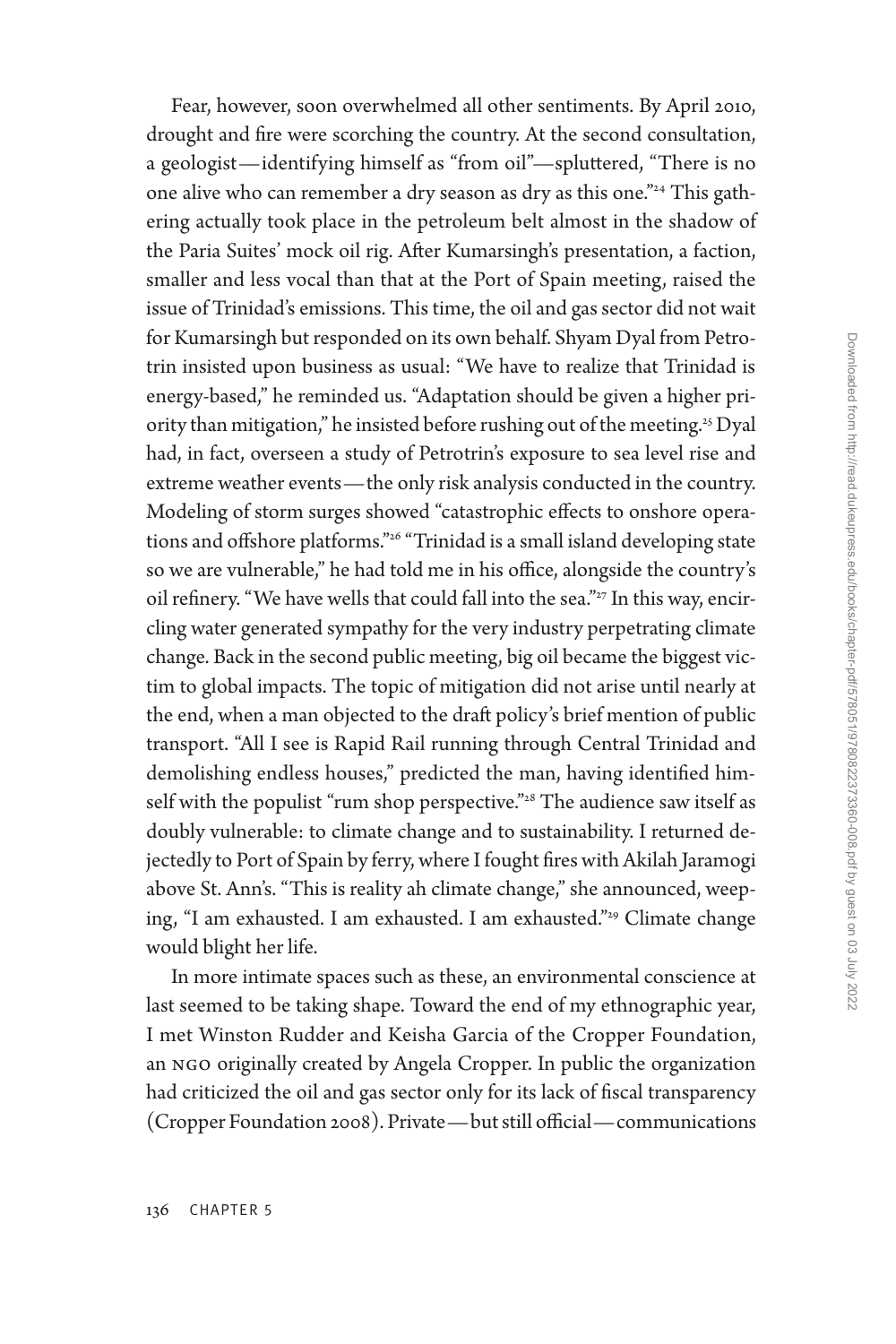opened up much broader issues. Submitted to the Ministry of Planning, Housing, and the Environment, Rudder and Garcia's written comments derided the draft policy on climate change. "Does the atmosphere not respond to this?" they asked in line-by-line criticism regarding increased emissions in multiple sectors. In its authors, this sarcasm must have touched a personal nerve. Garcia's husband worked for an international gas firm, and Rudder's son had trained as a petroleum engineer. Perhaps for this reason, these two environmentalists conveyed the compromises and contradictions of ecological subjectivity with uncommon sensitivity. "We want to have our cake and eat it," said Garcia, as the three of us chatted at the foundation's office. Trinidad and Tobago, she meant, wanted to become rich without relinquishing the exemptions of a poor country. Rudder agreed but was not sure how Trinidad should adjust its deep-rooted investments. "Can we go about development," he asked, "in a way that makes sense given our [environmental] responsibility and given the fact that we live on this piece of earth . . . that has a certain capacity, that has certain natural resource wealth?"<sup>30</sup> The question balanced parochial and universal concerns, a love of community with an awareness of its transgressions. More than a year later—on a follow-up trip—I shared lunch with Rudder at my hotel. The new government had shelved Manning's policy on climate change. Rudder seemed even less sure than before. He described a "goodness feeling about the smell" of the country's refinery. "You don't question the oil industry," he almost commanded. And, in the midst of all this silence, "We conspire in our own demise."[31](#page--1-0)

Faced with climate change, it was easy for islanders to sound the alarm. Rising seas threatened them immediately and visibly—and also exonerated them. Especially in a European-dominated milieu, encirclement by water suggests frailty and weakness. Atolls have lain prone before natural elements as well as total genocide, slavery, and colonialism. They can credibly pass as victims in waiting of the next great injustice. Ecology still marks them as "tropical island Edens" (Grove 1995). Mostly, then, small island states do belong in the category of climate change innocents. The Maldives recently committed to cutting its carbon emissions to zero. Except under those absolute conditions, however, some islanders surely belong in the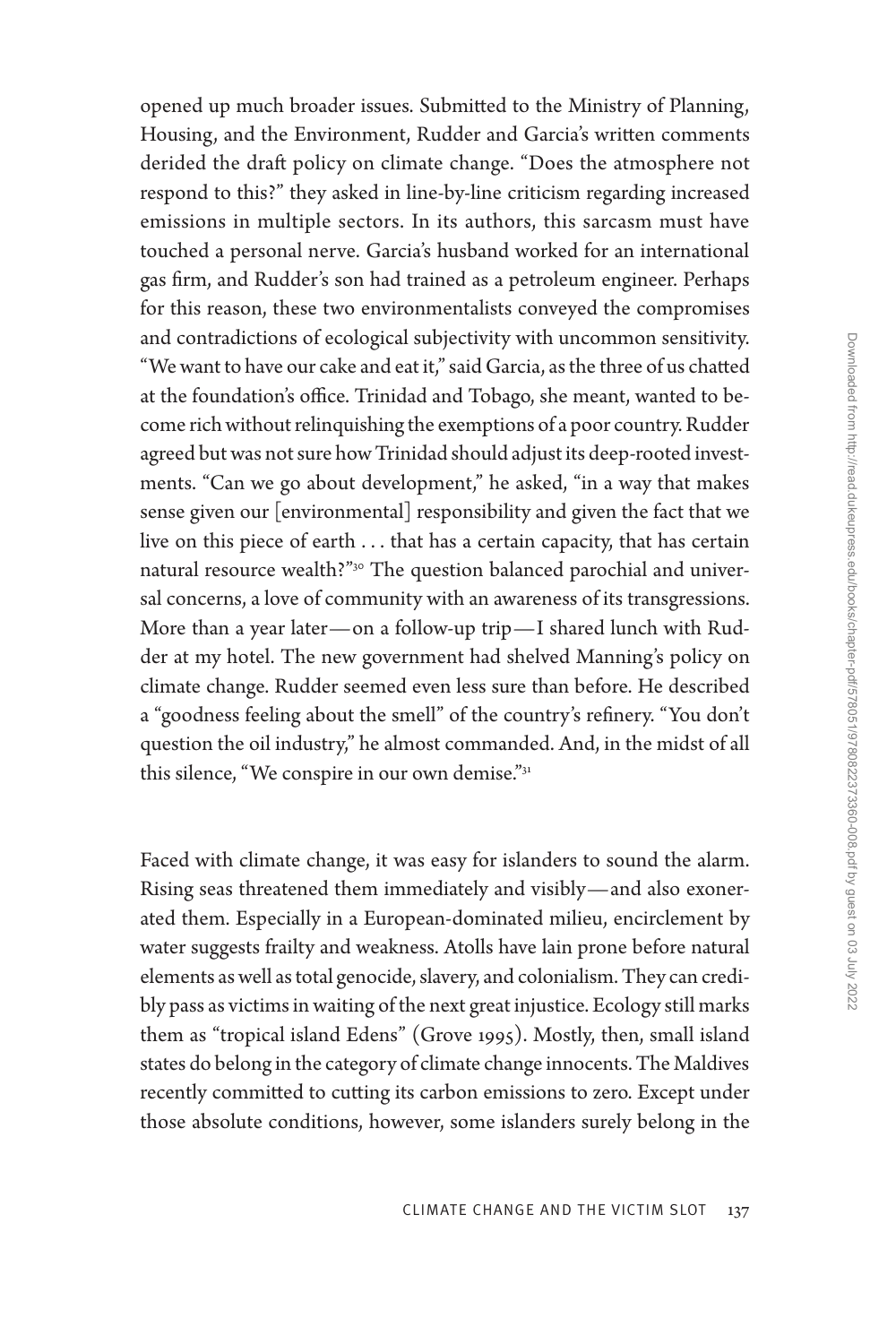guilty camp of high emitters. Too few acknowledge this responsibility except perhaps on the exceptional Marshall Islands. Marshallese blame themselves for impending inundation—a consequence, they believe, of allowing the United States to explode nuclear weapons on Bikini (Rudiak-Gould 2011). Their sense of guilt exceeds, so to speak, the climatological science. None of my Trinidadian informants contested that paradigm, but almost all rejected blame either tacitly or explicitly. Instead, the climate change intelligentsia situated Trinidad in a multiplex victim slot. In considering their land mass, in performing at diplomatic forums, and in planning for hazards, these experts represented their nation and their institutions as innocent. A generous pardon, it extended all the way to the country's gas rigs and petroleum refinery. The slot "rendered technical" all the thorny questions of conscience and complicity that would otherwise arise (Li 2007). Petro-Goliath entered the slot and passed as a greenwashed David. In this sense, climate change had the misfortune of being recognized by residents of small islands.

Imagine, by contrast, what can happen once continentals—in a strong nation—recognize climate change. Franny Armstrong's (2009) film follows the reckoning of a petroleum paleontologist living in New Orleans. To Alvin DuVernay, "Oil smells so much like money it's just beautiful." Then he smells corpses rotting after Hurricane Katrina. The scales fall from his eyes. We are living, he concludes, in "the age of stupid" (the title of the documentary). The charge of stupidity overlooks much complexity, but it is not a bad place to start. This portrayal leads more rapidly to accountability than does victimhood. Trinidad's new government has asserted victimhood less vocally than did Manning's administration. At the same time, no official in Port of Spain is accepting partial responsibility for climate change. Far from it: in 2012, the Ministry of Energy was simultaneously exploring for gas and launching a program of enhanced oil recovery. Still, outside the energy sector and outside government, some Trinidadians are reconsidering their nation's complicity with climate change. In our 2012 discussion, Cropper turned her earlier assumption about insularity on its head. She referred to Trinidad and Tobago as "this tiny country which lends itself so well as a crucible for getting things done." One of those "things" could be a postcarbon society.<sup>32</sup> Trinidad's small size might allow it to overcome the indecision endemic to larger polities. Perhaps the